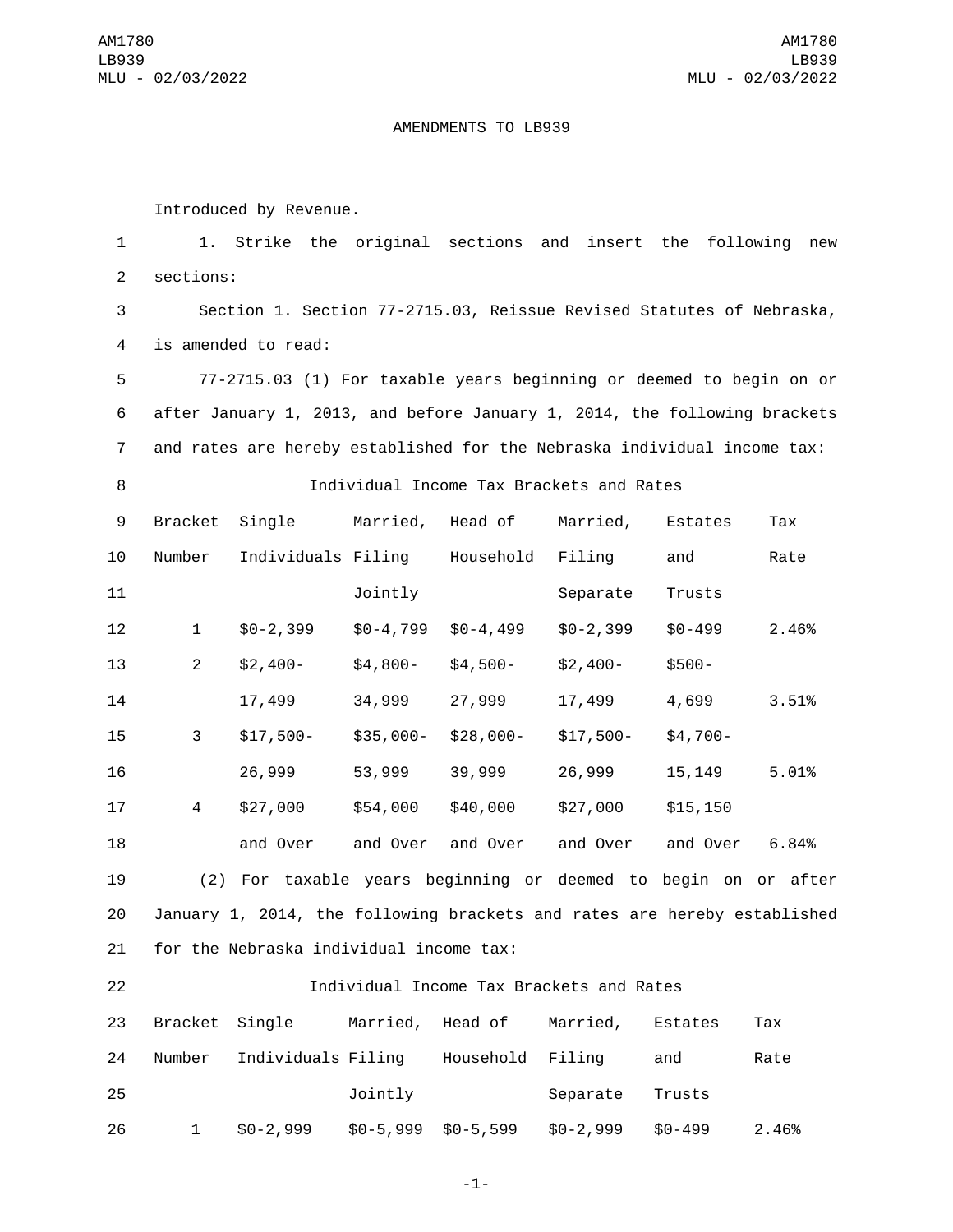| 1 | $\overline{2}$ | $$3,000-$                                               | $$6,000-$ | $$5,600-$  | $$3,000-$  | $$500-$   |          |
|---|----------------|---------------------------------------------------------|-----------|------------|------------|-----------|----------|
| 2 |                | 17,999                                                  | 35,999    | 28,799     | 17,999     | 4,699     | 3.51%    |
| 3 | 3              | $$18,000-$                                              | \$36,000- | $$28,800-$ | $$18,000-$ | $$4,700-$ |          |
| 4 |                | 28,999                                                  | 57,999    | 42,999     | 28,999     | 15, 149   | 5.01%    |
| 5 | $\overline{4}$ | \$29,000                                                | \$58,000  | \$43,000   | \$29,000   | \$15,150  |          |
| 6 |                | and Over                                                | and Over  | and Over   | and Over   | and Over  | Top Rate |
| 7 | 4              | \$29,000                                                | \$58,000  | \$43,000   | \$29,000   | \$15,150  |          |
| 8 |                | and Over                                                | and Over  | and Over   | and Over   | and Over  | 6.84%    |
| 9 |                | For purposes of this subsection, the top rate shall be: |           |            |            |           |          |

 (a) 6.84% for taxable years beginning or deemed to begin on or after 11 January 1, 2014, and before January 1, 2023;

 (b) 6.34% for taxable years beginning or deemed to begin on or after 13 January 1, 2023, and before January 1, 2024;

 (c) 6.14% for taxable years beginning or deemed to begin on or after 15 January 1, 2024, and before January 1, 2025; and

 (d) 5.84% for taxable years beginning or deemed to begin on or after 17 January 1, 2025.

 (3)(a) For taxable years beginning or deemed to begin on or after January 1, 2015, the minimum and maximum dollar amounts for each income tax bracket provided in subsection (2) of this section shall be adjusted for inflation by the percentage determined under subdivision (3)(b) of this section. The rate applicable to any such income tax bracket shall not be changed as part of any adjustment under this subsection. The minimum and maximum dollar amounts for each income tax bracket as adjusted shall be rounded to the nearest ten-dollar amount. If the adjusted amount for any income tax bracket ends in a five, it shall be 27 rounded up to the nearest ten-dollar amount.

 (b)(i) For taxable years beginning or deemed to begin on or after January 1, 2015, and before January 1, 2018, the Tax Commissioner shall adjust the income tax brackets by the percentage determined pursuant to

-2-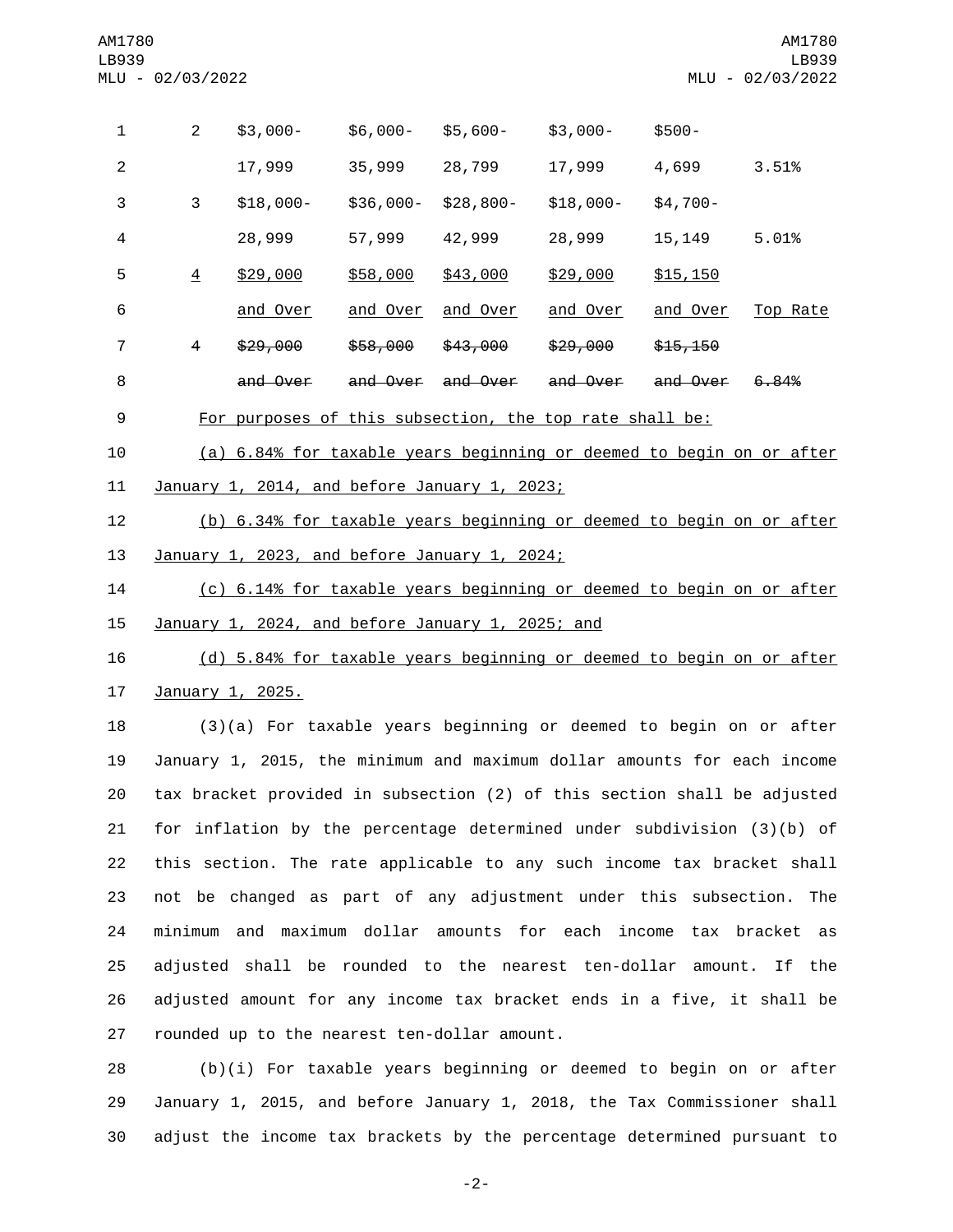the provisions of section 1(f) of the Internal Revenue Code of 1986, as it existed prior to December 22, 2017, except that in section 1(f)(3)(B) of the code the year 2013 shall be substituted for the year 1992. For 2015, the Tax Commissioner shall then determine the percent change from the twelve months ending on August 31, 2013, to the twelve months ending on August 31, 2014, and in each subsequent year, from the twelve months ending on August 31, 2013, to the twelve months ending on August 31 of the year preceding the taxable year. The Tax Commissioner shall prescribe new tax rate schedules that apply in lieu of the schedules set forth in 10 subsection (2) of this section.

 (ii) For taxable years beginning or deemed to begin on or after January 1, 2018, the Tax Commissioner shall adjust the income tax brackets based on the percentage change in the Consumer Price Index for All Urban Consumers published by the federal Bureau of Labor Statistics from the twelve months ending on August 31, 2016, to the twelve months ending on August 31 of the year preceding the taxable year. The Tax Commissioner shall prescribe new tax rate schedules that apply in lieu of the schedules set forth in subsection (2) of this section.

 (4) Whenever the tax brackets or tax rates are changed by the Legislature, the Tax Commissioner shall update the tax rate schedules to reflect the new tax brackets or tax rates and shall publish such updated 22 schedules.

 (5) The Tax Commissioner shall prepare, from the rate schedules, tax tables which can be used by a majority of the taxpayers to determine their Nebraska tax liability. The design of the tax tables shall be determined by the Tax Commissioner. The size of the tax table brackets may change as the level of income changes. The difference in tax between two tax table brackets shall not exceed fifteen dollars. The Tax Commissioner may build the personal exemption credit and standard 30 deduction amounts into the tax tables.

(6) For taxable years beginning or deemed to begin on or after

-3-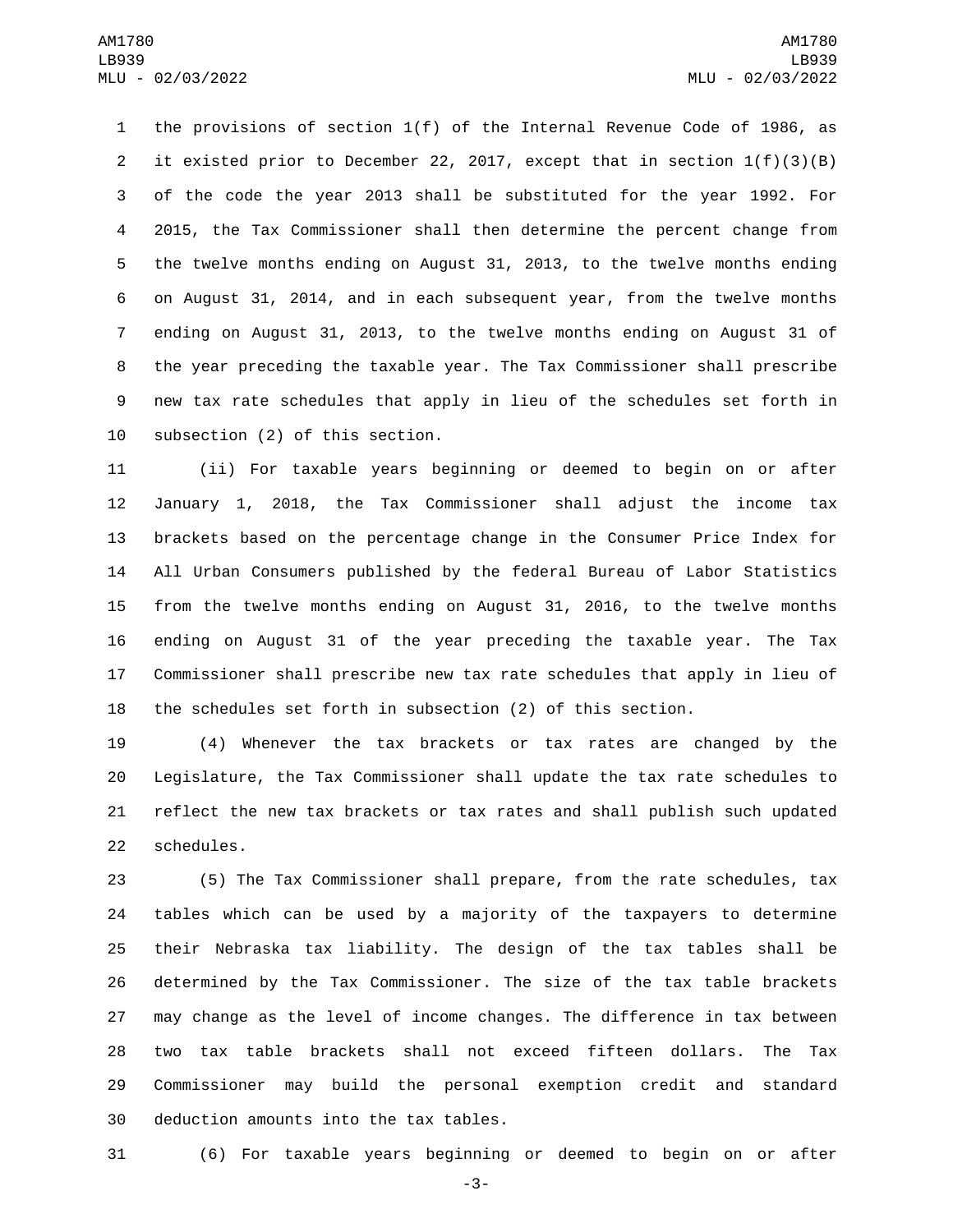January 1, 2013, the tax rate applied to other federal taxes included in the computation of the Nebraska individual income tax shall be 29.6 3 percent.

 (7) The Tax Commissioner may require by rule and regulation that all taxpayers shall use the tax tables if their income is less than the maximum income included in the tax tables.6

 Sec. 2. Section 77-2734.02, Revised Statutes Supplement, 2021, is 8 amended to read:

 77-2734.02 (1) Except as provided in subsection (2) of this section, a tax is hereby imposed on the taxable income of every corporate taxpayer 11 that is doing business in this state:

 (a) For taxable years beginning or deemed to begin before January 1, 2013, at a rate equal to one hundred fifty and eight-tenths percent of the primary rate imposed on individuals under section 77-2701.01 on the first one hundred thousand dollars of taxable income and at the rate of two hundred eleven percent of such rate on all taxable income in excess of one hundred thousand dollars. The resultant rates shall be rounded to 18 the nearest one hundredth of one percent;

 (b) For taxable years beginning or deemed to begin on or after January 1, 2013, and before January 1, 2022, at a rate equal to 5.58 percent on the first one hundred thousand dollars of taxable income and at the rate of 7.81 percent on all taxable income in excess of one 23 hundred thousand dollars;

 (c) For taxable years beginning or deemed to begin on or after January 1, 2022, and before January 1, 2023, at a rate equal to 5.58 percent on the first one hundred thousand dollars of taxable income and at the rate of 7.50 percent on all taxable income in excess of one 28 hundred thousand dollars; and

 (d) For taxable years beginning or deemed to begin on or after January 1, 2023, and before January 1, 2024, at a rate equal to 5.58 percent on the first one hundred thousand dollars of taxable income and

-4-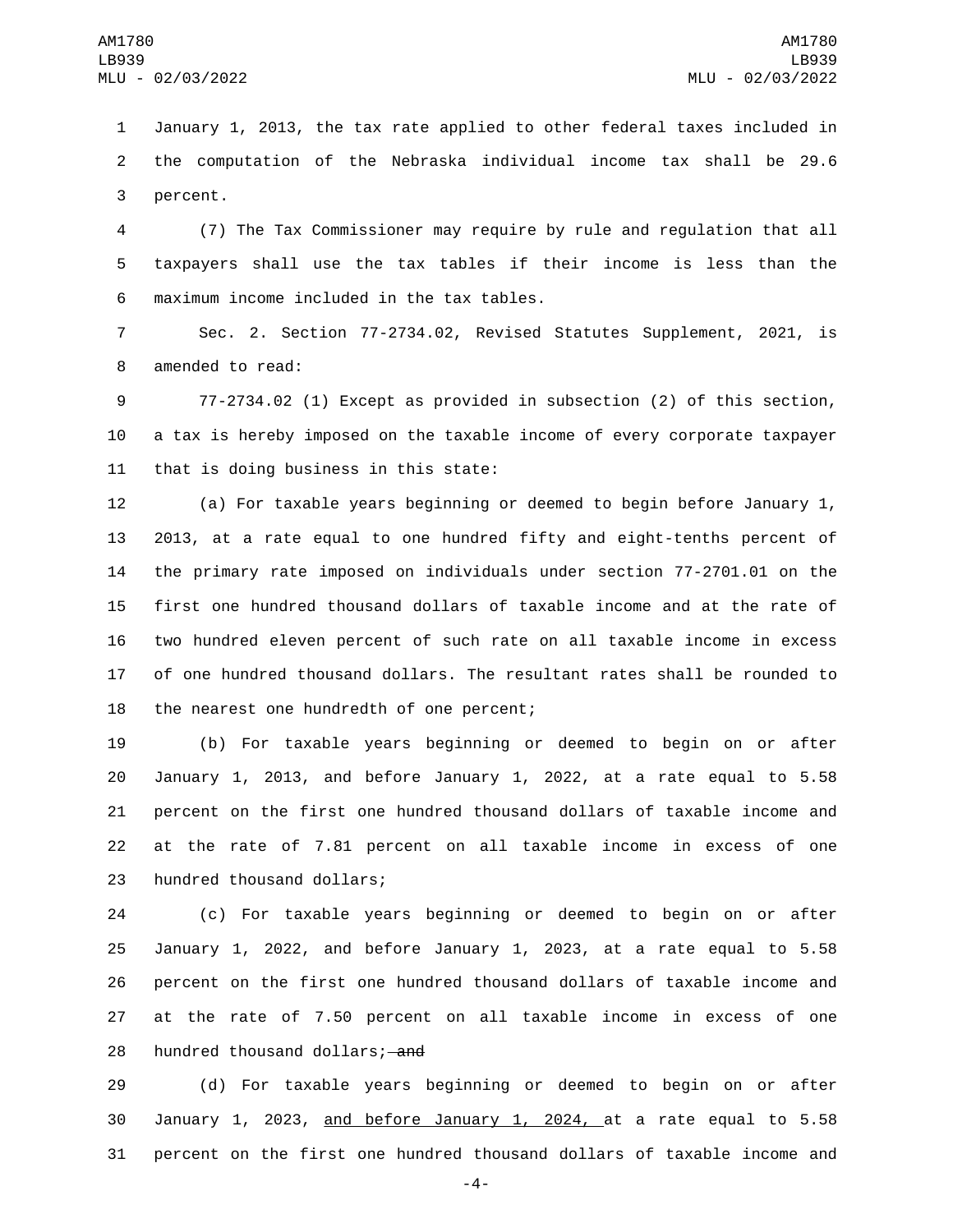at the rate of 7.00 7.25 percent on all taxable income in excess of one 2 hundred thousand dollars $\frac{1}{2}$  -

 (e) For taxable years beginning or deemed to begin on or after January 1, 2024, and before January 1, 2025, at a rate equal to 5.58 percent on the first one hundred thousand dollars of taxable income and at the rate of 6.50 percent on all taxable income in excess of one 7 hundred thousand dollars;

 (f) For taxable years beginning or deemed to begin on or after January 1, 2025, and before January 1, 2026, at a rate equal to 5.58 percent on the first one hundred thousand dollars of taxable income and at the rate of 6.14 percent on all taxable income in excess of one 12 hundred thousand dollars; and

 (g) For taxable years beginning or deemed to begin on or after January 1, 2026, at a rate equal to 5.58 percent on the first one hundred 15 thousand dollars of taxable income and at the rate of 5.84 percent on all taxable income in excess of one hundred thousand dollars.

17 11 It is the intent of the Legislature to enact legislation after August 28, 2021, to lower the tax rate applicable to income in excess of one hundred thousand dollars to 7.00 percent for taxable years beginning 20 or deemed to begin on or after January 1, 2024, and before January  $1<sub>r</sub>$  2025, and to 6.84 percent for taxable years beginning or deemed to begin 22 on or after January 1, 2025.

 For corporate taxpayers with a fiscal year that does not coincide with the calendar year, the individual rate used for this subsection shall be the rate in effect on the first day, or the day deemed to be the first day, of the taxable year.

 (2) An insurance company shall be subject to taxation at the lesser of the rate described in subsection (1) of this section or the rate of tax imposed by the state or country in which the insurance company is domiciled if the insurance company can establish to the satisfaction of the Tax Commissioner that it is domiciled in a state or country other

-5-